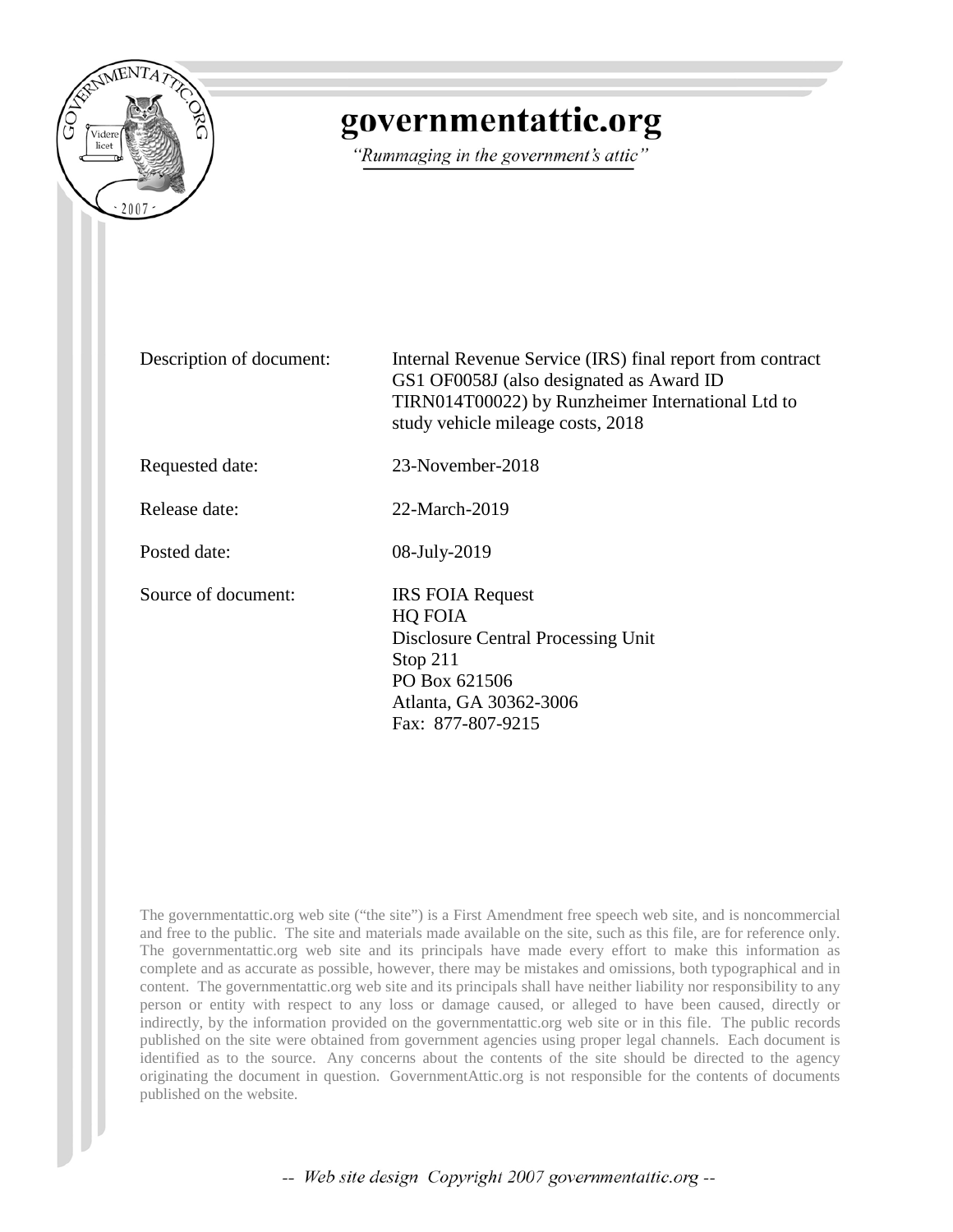

## **DEPARTMENT OF THE TREASURY INTERNAL REVENUE SERVICE WASHINGTON, DC 20224**

**PRIVACY, GOYERNMENTAL LIAISON AND Dl9CLOSURE** 

March 22, 2019

This is our final response to your Freedom of Information Act (FOIA) request dated November 23, 2018 that we received on November 29, 2018.

## You asked for **"A copy of the final report from contract GS1 OF0058J (also designated as Award ID TIRN014T00022), award by the IRS to Runzheimer International to study vehicle mileage costs."**

Of the 20 pages located in response to your request, I am enclosing 20 pages. I am withholding 19 pages in part for the following reason(s):

FOIA exemption (b)(4) protects trade secrets and commercial or financial information obtained from a person that is privileged or confidential.

FOIA exemption (b)(6) exempts from disclosure files that, if released, would clearly be an unwarranted invasion of personal privacy. These include medical, personnel, and similar files. We base the determination to withhold on a balancing of interests between the protection of an individual's right to privacy and the public's right to access government information.

The Supreme Court ruled that Congress intended the "similar files" provision to be construed broadly, so that all information which applies to a particular individual qualifies for consideration under exemption (b)(6).

The redacted portions of each page are marked by the applicable FOIA exemptions. This constitutes a partial denial of your request.

You may contact me, the FOIA Public Liaison, John Carpenter, to discuss your request at:

> 135 High Street Hartford, CT 06103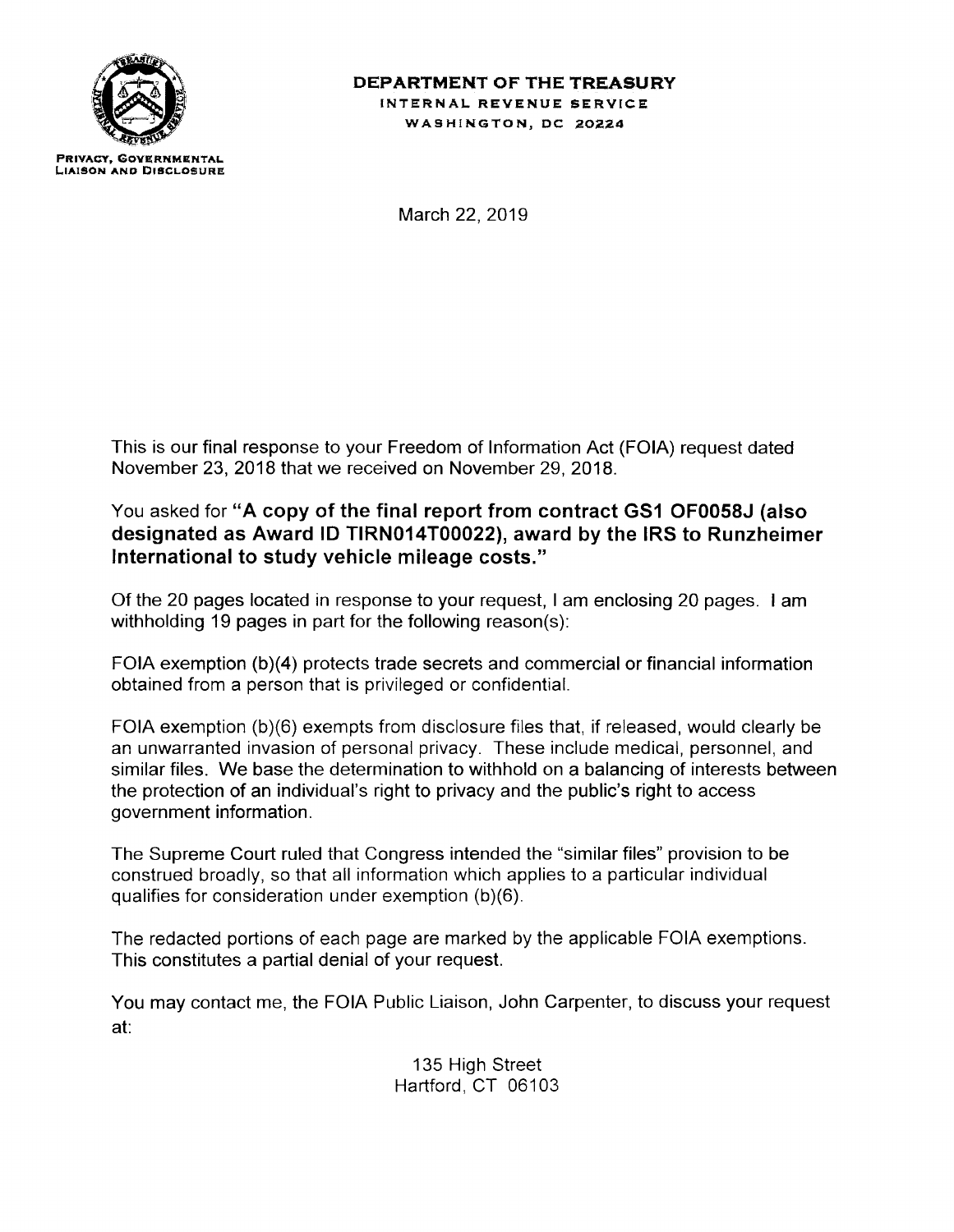Telephone: 860-594-9012

The FOIA Public Liaison responds to FOIA and Privacy Act requests for copies of documents maintained by the IRS. There is no provision in either Act to resolve tax, collection, or processing issues and our staff is not trained to answer questions regarding those issues. If you need assistance with tax related issues you may call the IRS toll free number at 1-800-829-1040.

You may also wish to contact the Office of Government Information Services (OGIS), the Federal FOIA Ombudsman's office, which offers mediation services to help resolve disputes between FOIA requesters and Federal agencies. The contact information for OGIS is:

> Office of Government Information Services National Archives and Records Administration 8601 Adelphi Road--OGIS College Park, MD 20740-6001 202-741-5770 877 **-684-6448**  ogis@nara.gov ogis.archives.gov

You have the right to file an administrative appeal within 90 days of the date of this letter. By filing an appeal, you preserve your rights under FOIA and give the agency a chance to review and reconsider your request and the agency's decision. I've enclosed Notice 393, Information on an IRS Determination to Withhold Records Exempt From the Freedom of Information Act- 5 U.S.C. 552, to explain your appeal rights.

If you have any questions please call Francisca Eyetsemitan, ID # 1000591343, at 617-316-2271 or write to: Internal Revenue Service, Centralized Processing Unit - Stop 211, P.O. Box 621506, Atlanta, GA 30362. Please refer to case number F19334-0025.

Sincerely,

 $\big|\mathcal{E} \big( - \big)$ 

John A Carpenter Disclosure Manager Disclosure Office 01

Enclosures (2) Responsive Documents Notice 393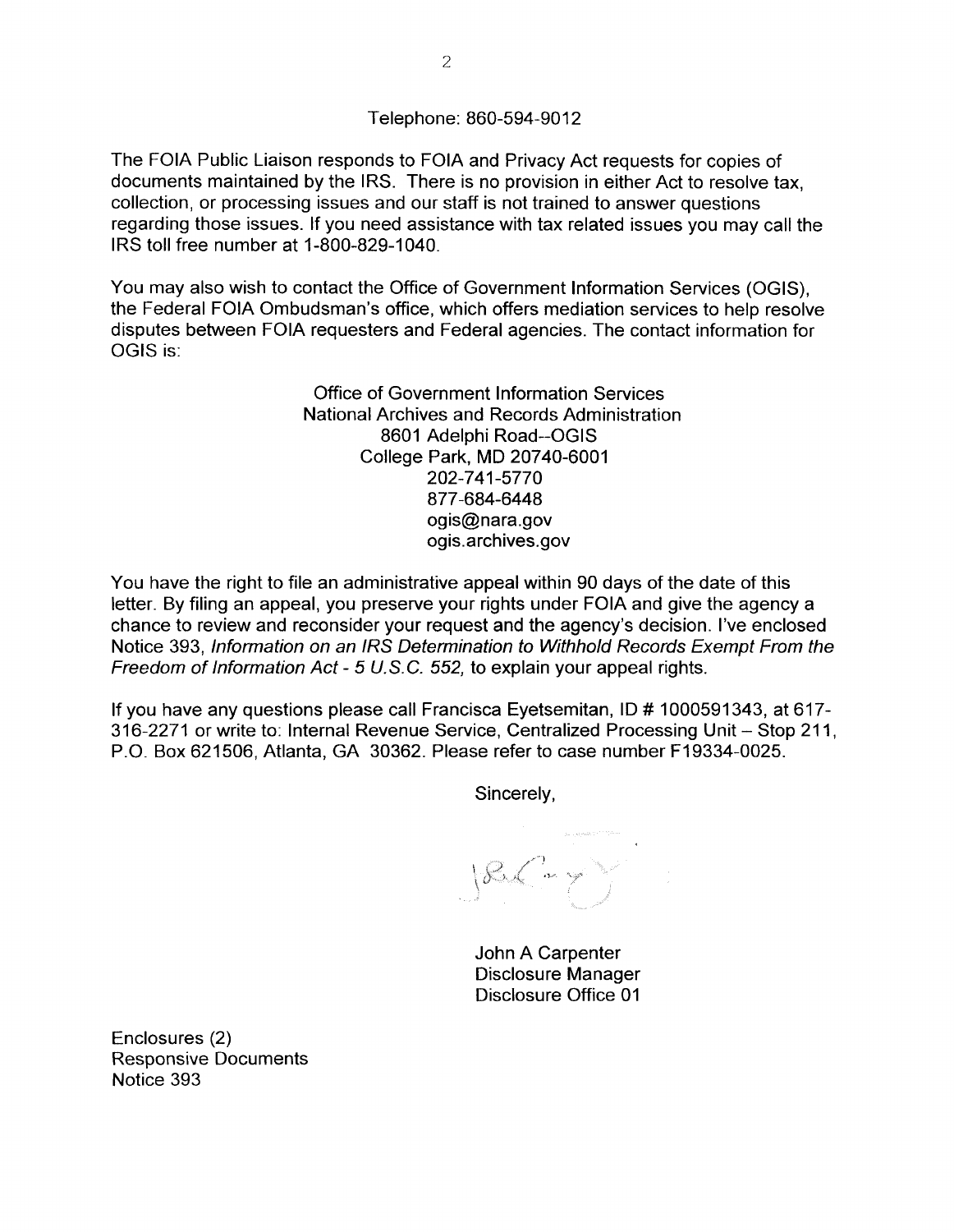



Prepared for Internal Revenue Service

**Submitted** November 6, 2018

Runzheimer International Ltd 1 Runzheimer Parkway Waterford, WI 53185 1-800-558-1702 www.runzheimer.com

Contact: I~--~' . . . .

 $(b)(6)$ 

Dunn and Bradstreet 063506760 MOBIS GS-1 0F-0058J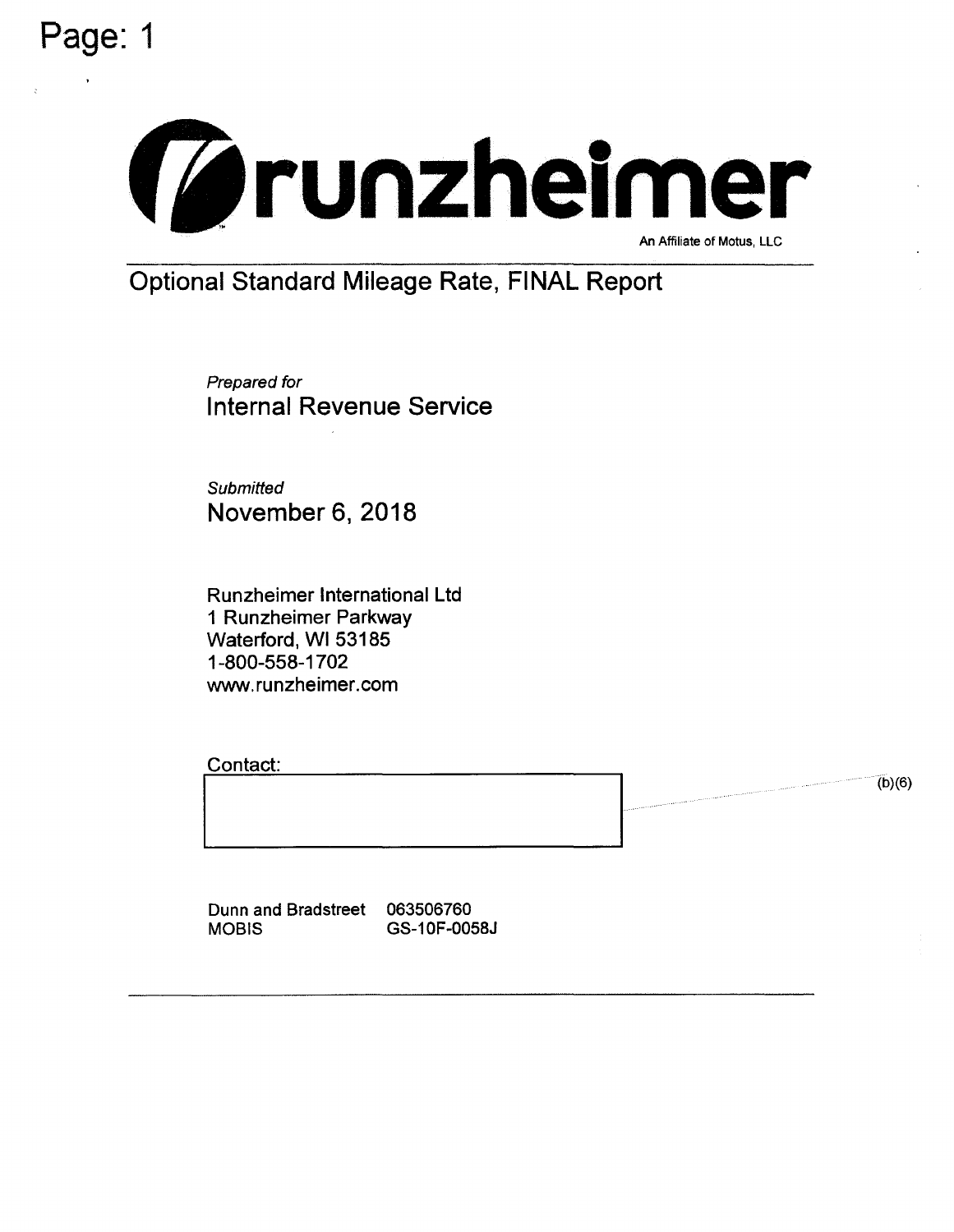## **Table of Contents**

| <b>EXECUTIVE SUMMARY</b>                                                                                                                     |  |
|----------------------------------------------------------------------------------------------------------------------------------------------|--|
| Recommendation<br>.<br>V programa je grada u programa ostala svoj starija svoj programa i programa i programa i programa i programa i        |  |
|                                                                                                                                              |  |
| <b>OVERVIEW</b>                                                                                                                              |  |
| Background                                                                                                                                   |  |
|                                                                                                                                              |  |
| <b>METHOD</b>                                                                                                                                |  |
|                                                                                                                                              |  |
| <b>Variable Costs</b><br>.<br>In provincia de la provincia de la provincia de la provincia de la provincia de la provincia de la provincia d |  |
| <b>Fixed Costs</b>                                                                                                                           |  |
| <b>VEHICLES</b><br>.<br>موقوع والان الموجود والموجود والرائع والإيمان ومحدث ومؤخرة وحادث والمواد والمحدثة والمحدثة والمحدث والمنابذة المحد   |  |
|                                                                                                                                              |  |
| Selected Vehicles.                                                                                                                           |  |
|                                                                                                                                              |  |
|                                                                                                                                              |  |
| Summary.                                                                                                                                     |  |
| Fuel                                                                                                                                         |  |
| 13                                                                                                                                           |  |
|                                                                                                                                              |  |
| Maintenance<br><u>. A maria de la construcción de la construcción de la construcción de la construcción de la construcción de la</u>         |  |
| Tires<br>14                                                                                                                                  |  |
| Insurance                                                                                                                                    |  |
| Registration<br>15                                                                                                                           |  |
| 15                                                                                                                                           |  |
|                                                                                                                                              |  |
|                                                                                                                                              |  |
| RECOMMENDATION                                                                                                                               |  |

 $\overline{(b)}(4)$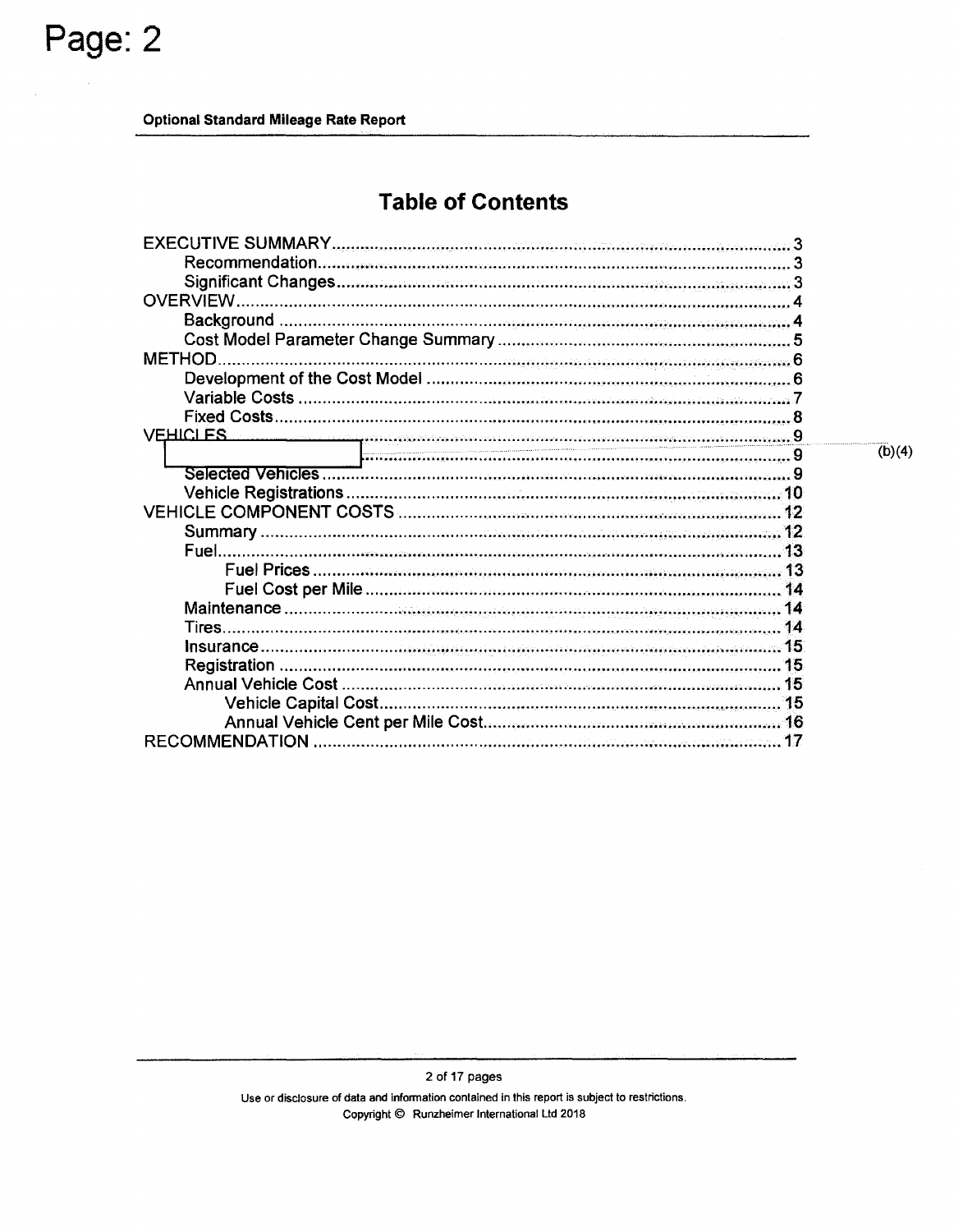## EXECUTIVE **SUMMARY**

The Internal Revenue Service (IRS) provides a national mileage rate that may be used by taxpayers to compute the deductible costs of operating passenger vehicles for business purposes. Use of this rate is an option to taxpayers in place of actual operating and fixed costs attributed to the business use of their passenger vehicles. As specified under contracts TIRNO-14-T-00022 and TIRNO-14-E-00013 with the IRS, Runzheimer International Ltd, an affiliate of Motus LLC, has undertaken an analysis of vehicle costs to produce a recommended "Optional Standard Mileage Rate" for personally-owned vehicles used for business purposes.

#### **Recommendation**

Runzheimer recommends that the Internal Revenue Service implement a business standard mileage rate of 58.0¢ per mile for the 2019 tax year (rounded from 58.09¢), which is an increase of 3.5¢ from the 2018 tax year rate of 54.5¢ per mile published in January 2018.

## **Significant Changes**

The 3.5¢ recommended increase in the business standard mileage rate from 54.5¢ per mile in 2018 to 58.0¢ per mile for 2019 is explained by these changes in vehicle cost factors:

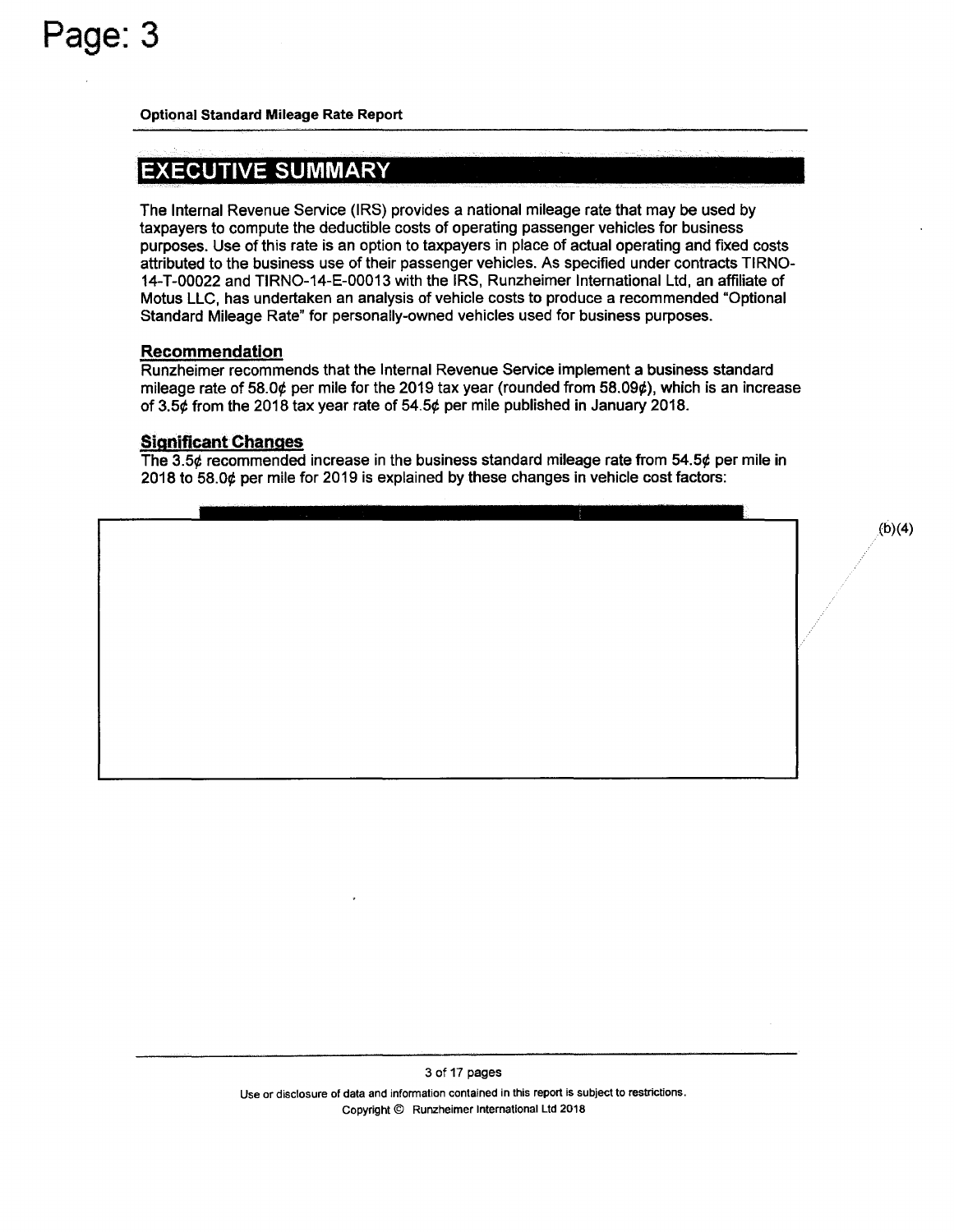## **OVERVIEW**

## **Background**

The Internal Revenue Service (IRS) provides a national mileage rate used by taxpayers to compute the deductible costs of owning and operating passenger vehicles for business purposes. This rate is an option to taxpayers in place of using actual operating and fixed costs attributed to the business use of their passenger vehicles.

As specified under current contracts TIRNO-14-T-00022 and TIRNO-14-E-00013, Runzheimer International Ltd, an affiliate of Motus LLC, has undertaken an analysis of vehicle costs to produce a recommended "Optional Standard Mileage Rate." Runzheimer has produced this rate every year since 1980 for the Internal Revenue Service (IRS). Chart 1 shows published rates dating back to 2004.





\*Recommended rate

In past years, various changes have been made to the cost model to reflect changing market conditions. For example, vehicle categories used to develop the national standard mileage rate have occasionally changed

unzheimer continues to recommend improvements to the cost model to better reflect the current nature of evolving market conditions. Any additional changes representing minor impacts are further explained in the body of this report. This report compares the basis for the rate produced in 2017 (effective 1 January 2018 for tax year 2018) with the rate produced in 2018 (effective 1 January 2019 for tax year 2019).  $(b)(4)$ 

 $(b)(4)$ 

4 of 17 pages Use or disclosure of data and information contained in this report is subject to restrictions. Copyright© Runzheimer International Ltd 2018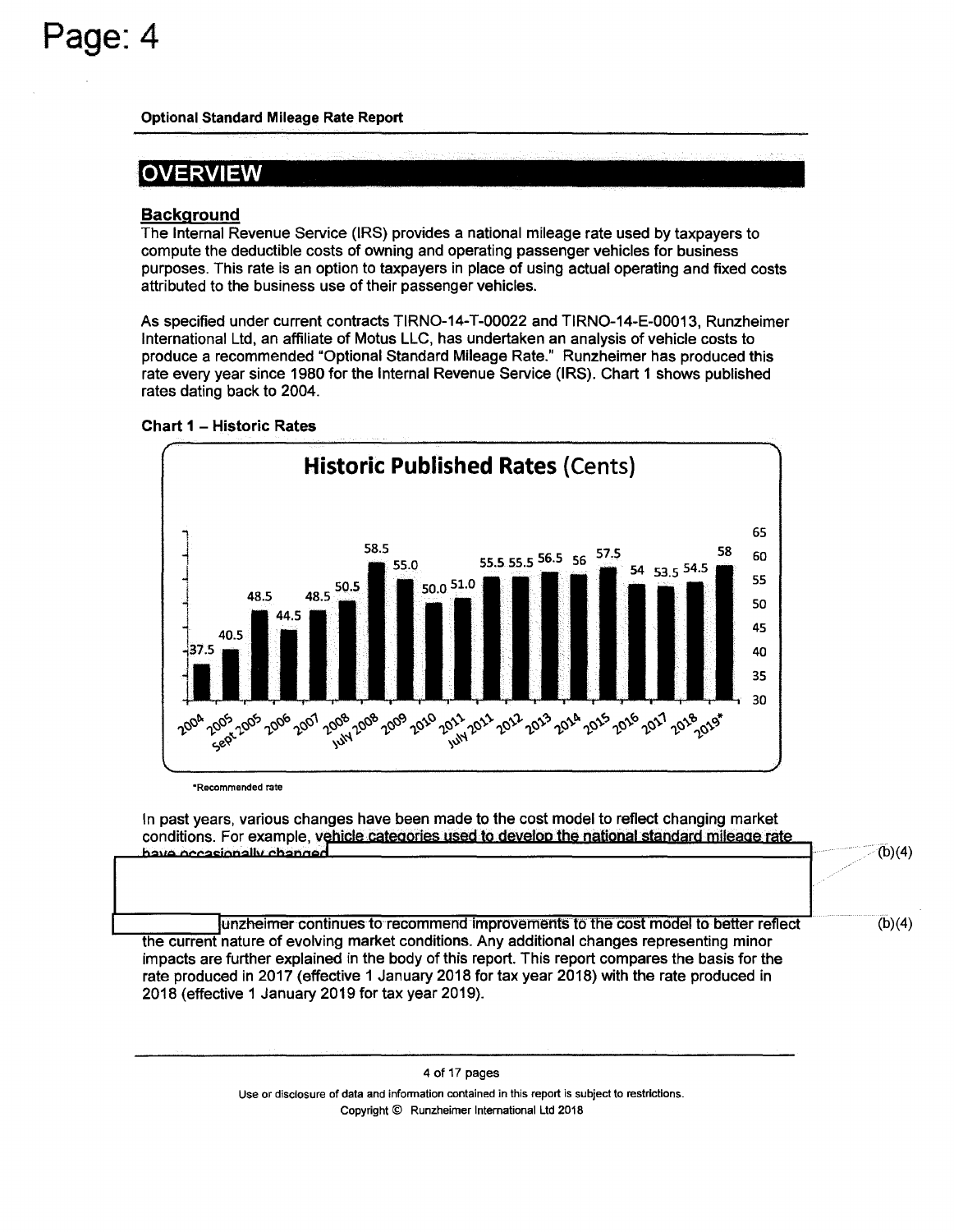### **Cost Model Parameter Change Summary**

The following table summarizes changes to parameters used in our cost model, such as the

his-table is not intended to show the summary of resulting *cost* changes, only parameter changes. For a summary of cost changes please refer to Table 3.

## **Table 1** - **Cost Parameter Changes**

| Vehicle Size                       | No change | Report text        |        |
|------------------------------------|-----------|--------------------|--------|
| Vehicle Makes and<br><b>Models</b> |           | Report text        | (b)(4) |
| Weighting                          | No change | Chart 2, Attach. B |        |
| <b>Retention Cycle</b>             | No change | Report text        |        |
| <b>Territory Class</b>             | No change | Report text        |        |
| Fuel                               | No change | Table 4, Chart 3   |        |
| <b>MPG</b>                         | No change | Table 5            |        |
| Maintenance                        | No change | Table 6            |        |
| Tires                              | No change | Table 7            |        |
| Insurance                          | No change | Table 8            |        |
| Registration                       | No change | Table 9            |        |
| <b>Annual Vehicle Cost</b>         | No change | Table 10           |        |

5 of 17 pages Use or disclosure of data and information contained in this report is subject to restrictions. Copyright© Runzheimer International Ltd 2018

 $(b)(4)$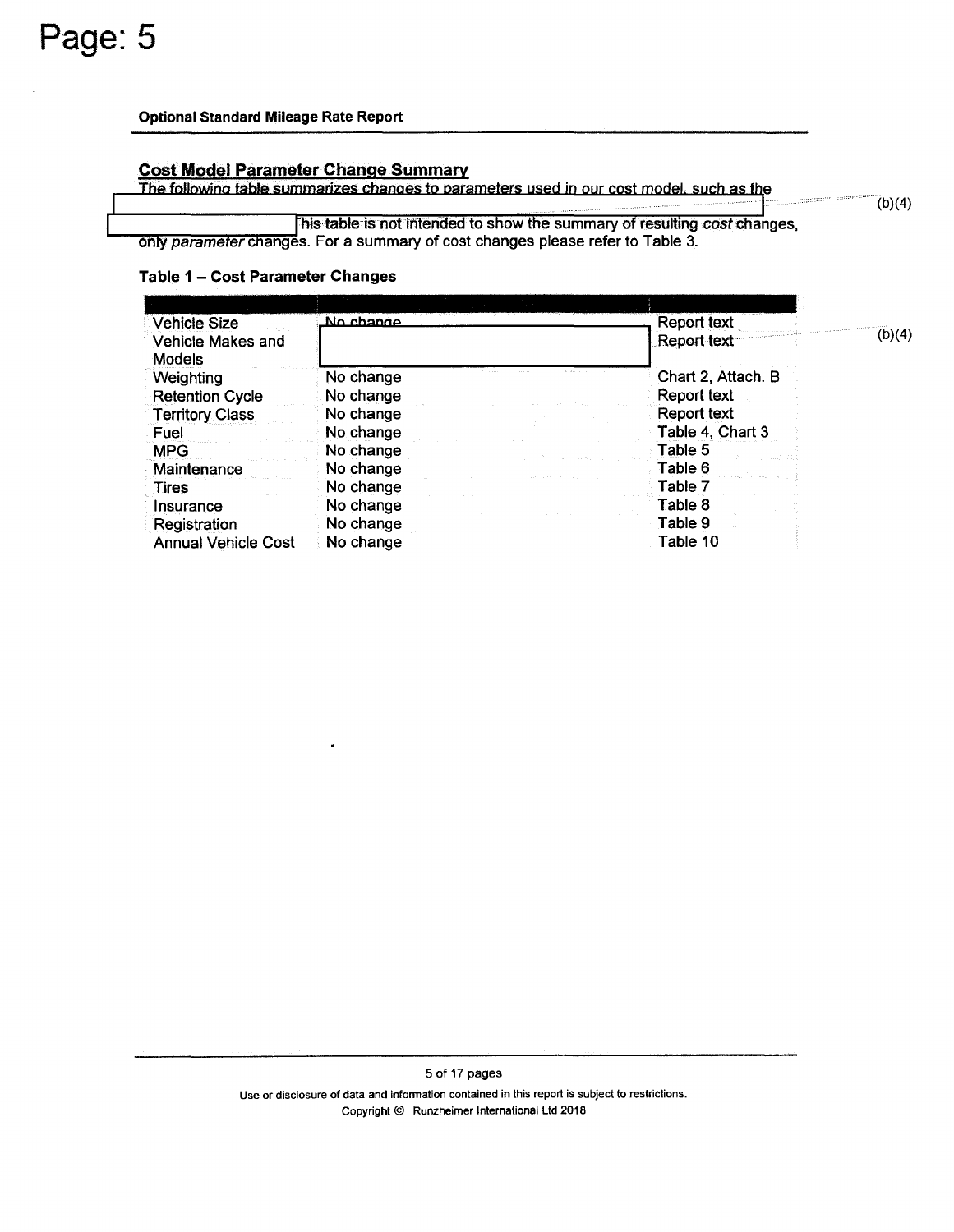## **METHOD**

In this section we provide an overview of the methods used to generate vehicle costs. We begin by describing primary process steps. We then provide an overview of the variable and fixed cost components used in our model.

## **Development of the Cost Model**

In support of the methods requested in the Statement of Work, key process steps for developing the cost model include:

| $1_{-}$ | Runzheimer determines the cost of owning and operating a "model" passenger vehicle<br>deemed representative of all sizes and types used nationwide. We group similar vehicle<br>sizes and types into categories (e.g., sub-compacts, pickups, etc.). For each category,  |        |
|---------|--------------------------------------------------------------------------------------------------------------------------------------------------------------------------------------------------------------------------------------------------------------------------|--------|
|         | Runzheimer identifies and selects                                                                                                                                                                                                                                        | (b)(4) |
|         |                                                                                                                                                                                                                                                                          | (b)(4) |
|         |                                                                                                                                                                                                                                                                          | (b)(4) |
|         | Runzheimer then produces state average vehicle costs fd.                                                                                                                                                                                                                 | (b)(4) |
|         |                                                                                                                                                                                                                                                                          | (b)(4) |
|         | 3. After we calculate a composite vehicle cost for each state, Runzheimer applies                                                                                                                                                                                        | (b)(4) |
| 4.      | The cost items Runzheimer considers in determining the mileage rate of the model vehicle<br>are variable expenses of fuel, maintenance and tires, and fixed costs of insurance,<br>registration, and annual vehicle cost (which covers depreciation). These calculations |        |
|         |                                                                                                                                                                                                                                                                          | (b)(4) |
|         | We list the specific parameters used for each expense component                                                                                                                                                                                                          | (b)(4) |
|         | (for example, insurance coverages and deductible amounts) in the following sections.                                                                                                                                                                                     |        |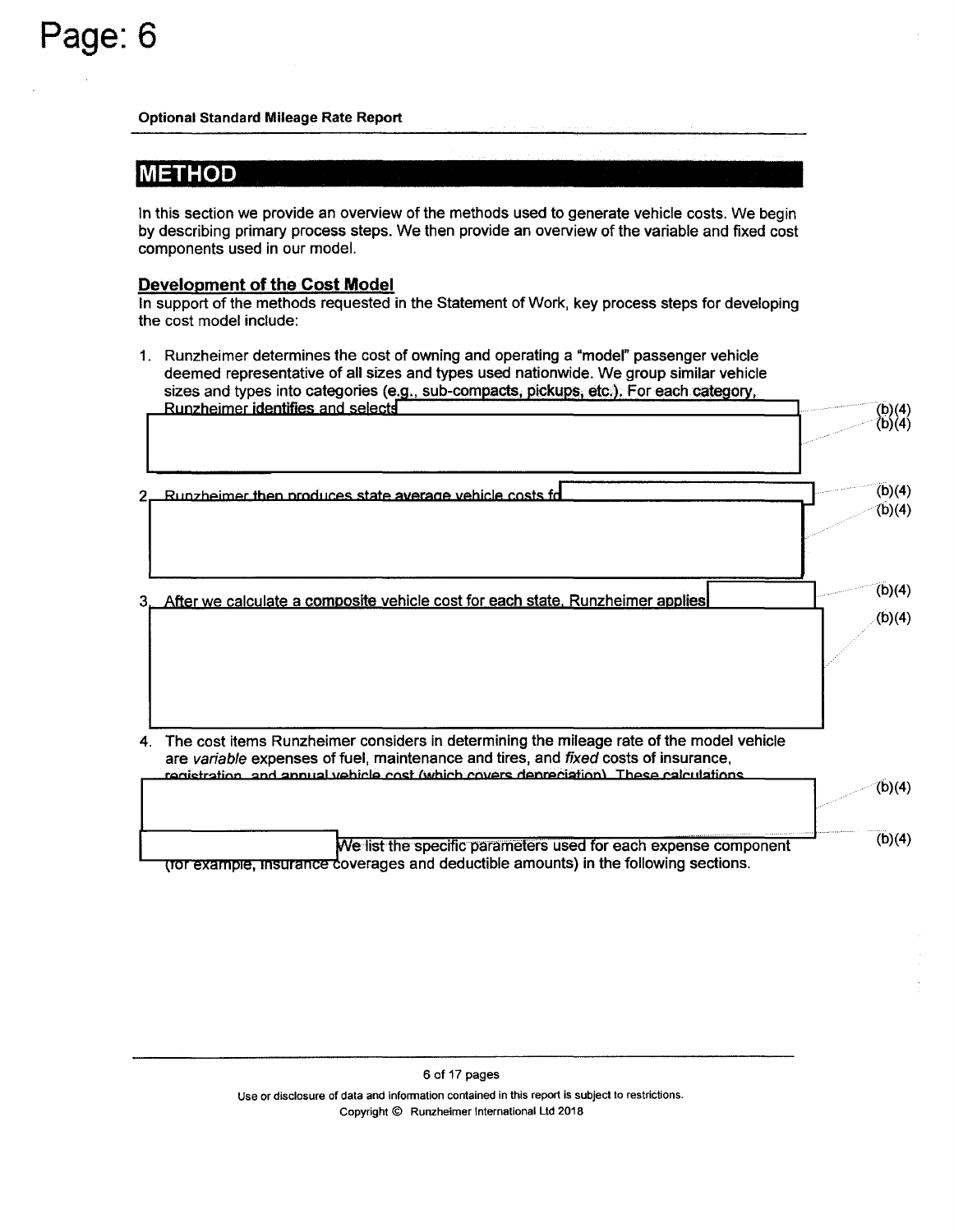**Page:7** 

## **Variable Costs**

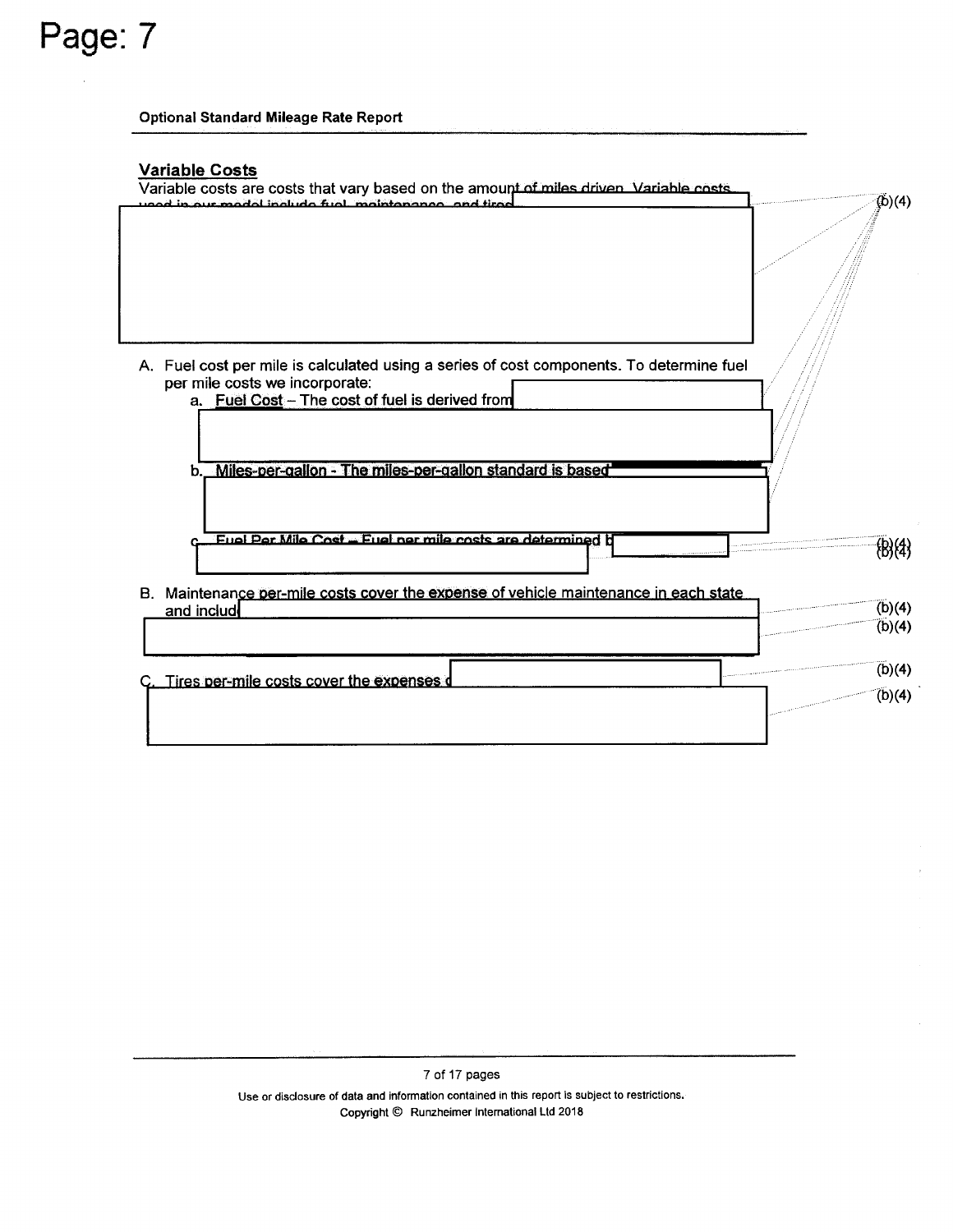**Page:8** 

## **Fixed Costs**



8 of 17 pages Use or disclosure of data and information contained in this report is subject to restrictions. Copyright© Runzheimer International Ltd 2018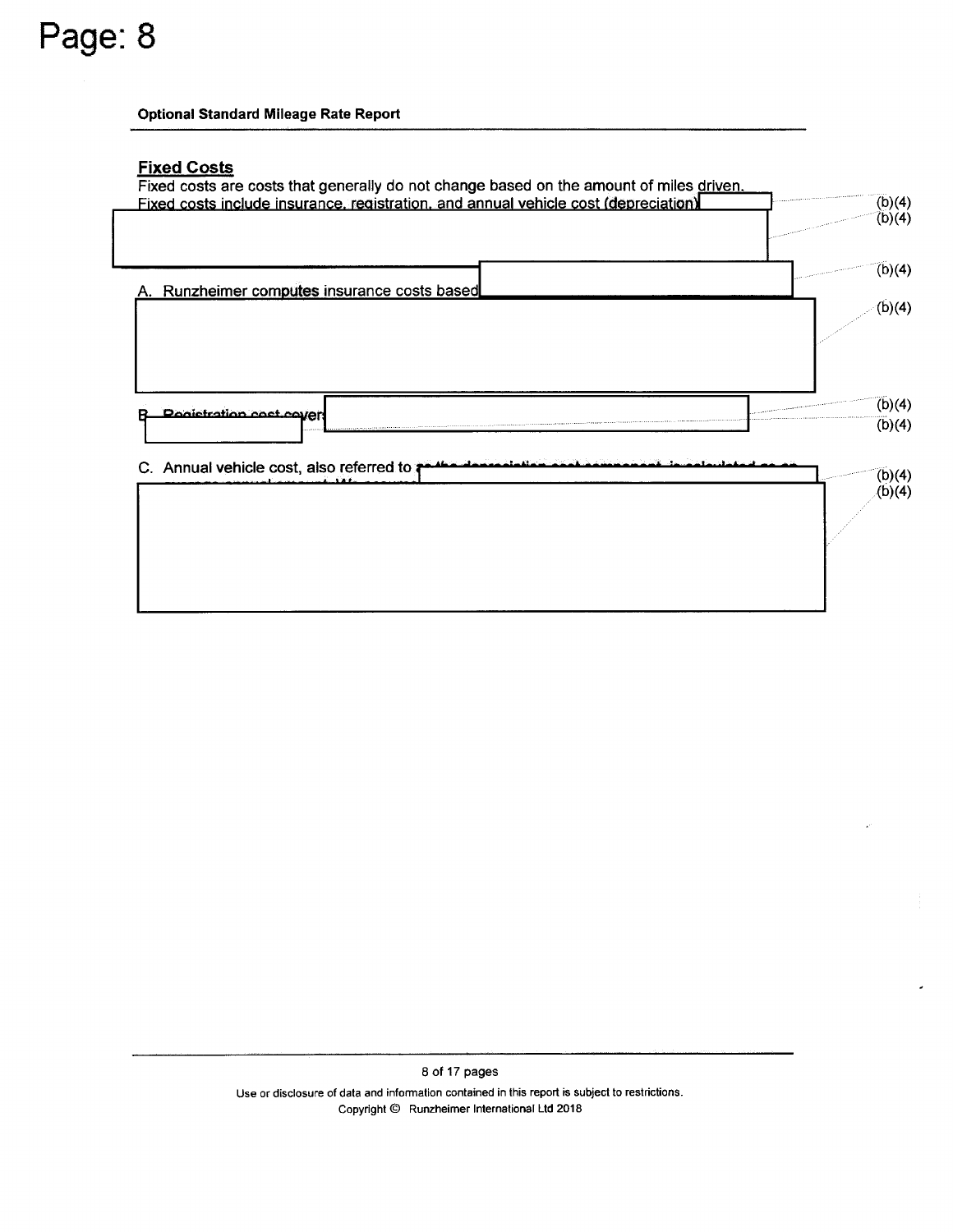Page: 9

| <b>VEHICLES</b>                                                                                                                       |                                                                                                                                                                                                                                                             |                      |
|---------------------------------------------------------------------------------------------------------------------------------------|-------------------------------------------------------------------------------------------------------------------------------------------------------------------------------------------------------------------------------------------------------------|----------------------|
|                                                                                                                                       |                                                                                                                                                                                                                                                             | (b)(4)               |
| vehicles, including minivans, pickups, and sport utility vehicles[                                                                    | Runzheimer determines the cost of owning and operating a "model" passenger vehicle<br>deemed representative of all sizes and types used nationwide including automobiles,<br>ranging from sub-compacts to intermediate and luxury cars; and other passenger |                      |
|                                                                                                                                       | Runzheimer notes that sizes and types of                                                                                                                                                                                                                    | $(b)(4)$<br>$(b)(4)$ |
| vehicles have varied over the years and may vary in the future as circumstances<br>warrant. The size categories for the vehicles are: |                                                                                                                                                                                                                                                             |                      |
| <b>Automobiles</b><br>Subcompact<br>Compact                                                                                           | <b>Other Passenger Vehicles</b><br>Minivan<br>Sport Utility Vehicle (small)                                                                                                                                                                                 |                      |
| Intermediate                                                                                                                          | Sport Utility Vehicle (large)<br>Pickup Truck                                                                                                                                                                                                               |                      |
| Luxury                                                                                                                                |                                                                                                                                                                                                                                                             | (b)(4)               |
| For each make and model we provide the                                                                                                |                                                                                                                                                                                                                                                             | (b)(4)               |
| <b>Selected Vehicles</b>                                                                                                              |                                                                                                                                                                                                                                                             |                      |
| <b>Subcompact</b>                                                                                                                     |                                                                                                                                                                                                                                                             | (b)(4)               |
|                                                                                                                                       |                                                                                                                                                                                                                                                             |                      |
|                                                                                                                                       |                                                                                                                                                                                                                                                             |                      |
|                                                                                                                                       |                                                                                                                                                                                                                                                             |                      |
| Comnaet                                                                                                                               |                                                                                                                                                                                                                                                             | (b)(4)               |
|                                                                                                                                       |                                                                                                                                                                                                                                                             |                      |
|                                                                                                                                       |                                                                                                                                                                                                                                                             |                      |
|                                                                                                                                       |                                                                                                                                                                                                                                                             |                      |
| <b>Intermediate</b>                                                                                                                   |                                                                                                                                                                                                                                                             | (b)(4)               |
|                                                                                                                                       |                                                                                                                                                                                                                                                             |                      |
|                                                                                                                                       |                                                                                                                                                                                                                                                             |                      |
|                                                                                                                                       |                                                                                                                                                                                                                                                             |                      |
|                                                                                                                                       |                                                                                                                                                                                                                                                             |                      |
|                                                                                                                                       |                                                                                                                                                                                                                                                             |                      |

9 of 17 pages

Use or disclosure of data and information contained in this report is subject to restrictions. Copyright© Runzheimer International Ltd 2018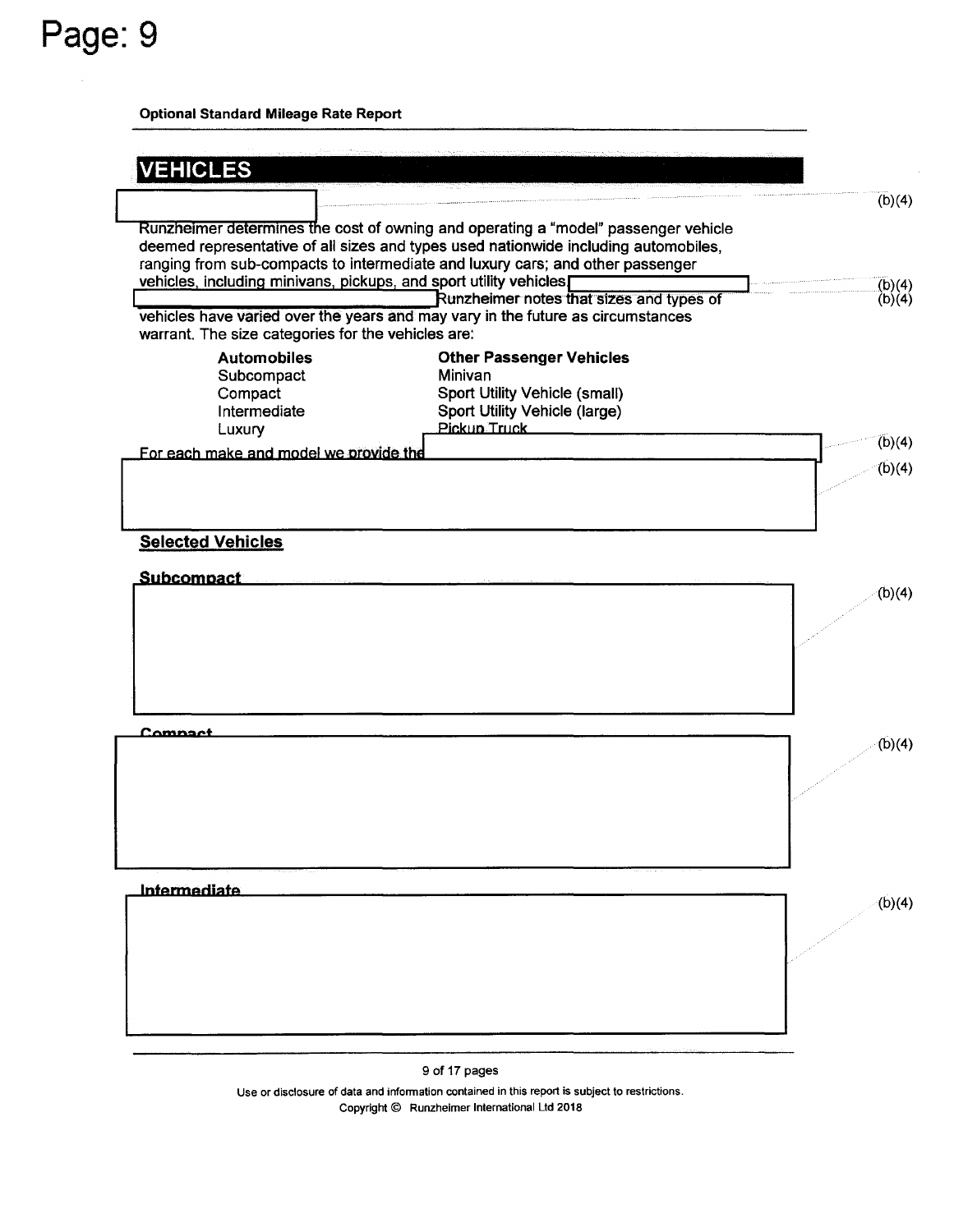**Optional Standard Mileage Rate Report** 



Use or disclosure of data and information contained in this report is subject to restrictions. Copyright© Runzheimer International Ltd 2018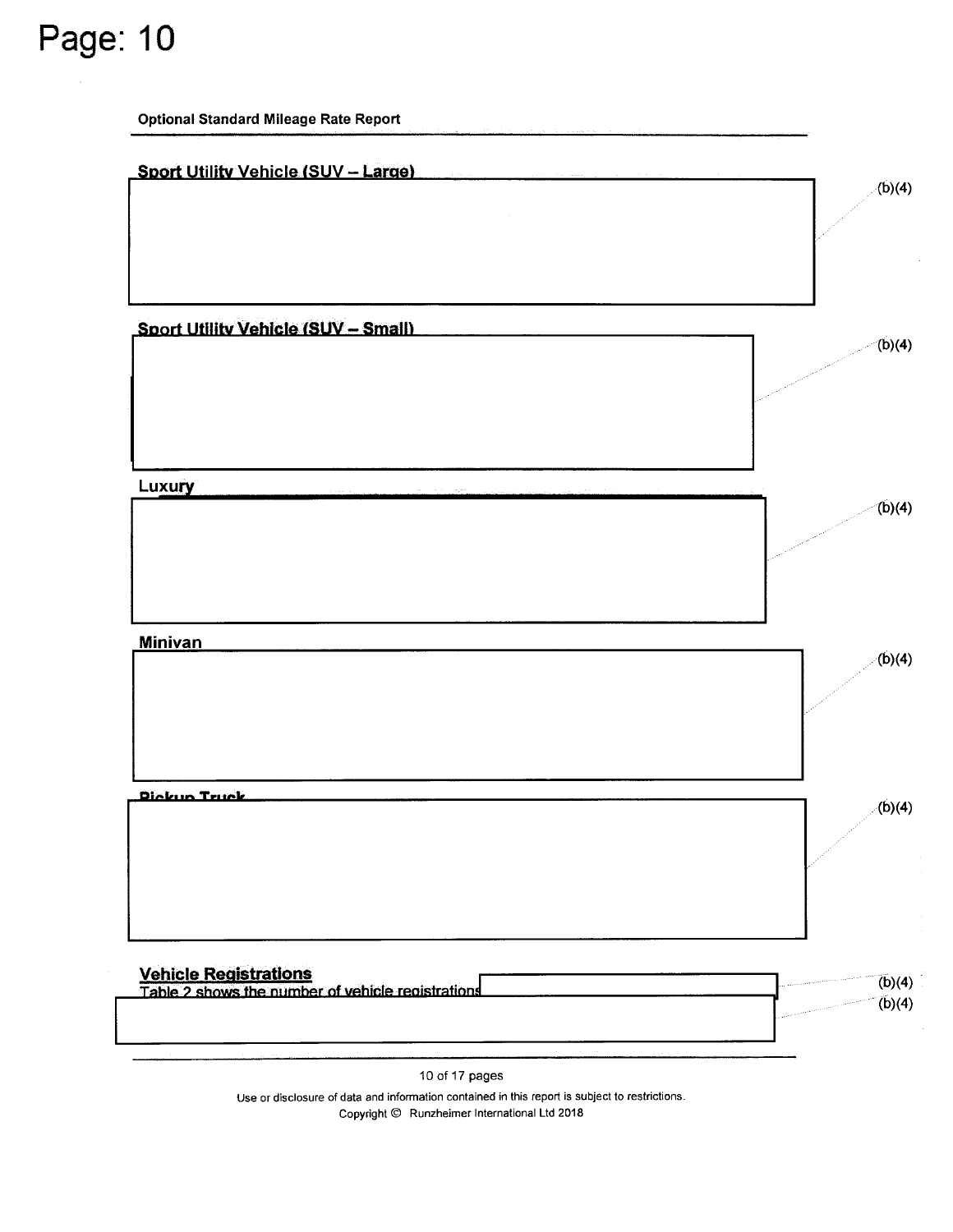

### **Table 2** - **Vehicle Registrations**

| Subcompact       |  |  |  |
|------------------|--|--|--|
| Compact          |  |  |  |
| Intermediate     |  |  |  |
| Luxury           |  |  |  |
| Minivan          |  |  |  |
| Pickup           |  |  |  |
| <b>SUV Small</b> |  |  |  |
| <b>SUV Large</b> |  |  |  |
| Total            |  |  |  |

 $(b)(4)$ 

Chart 2 shows the weighting of vehicle categories used in the model based on the percentage of 2018 registrations.

## **Chart 2** - **Weighting of Vehicle Categories**

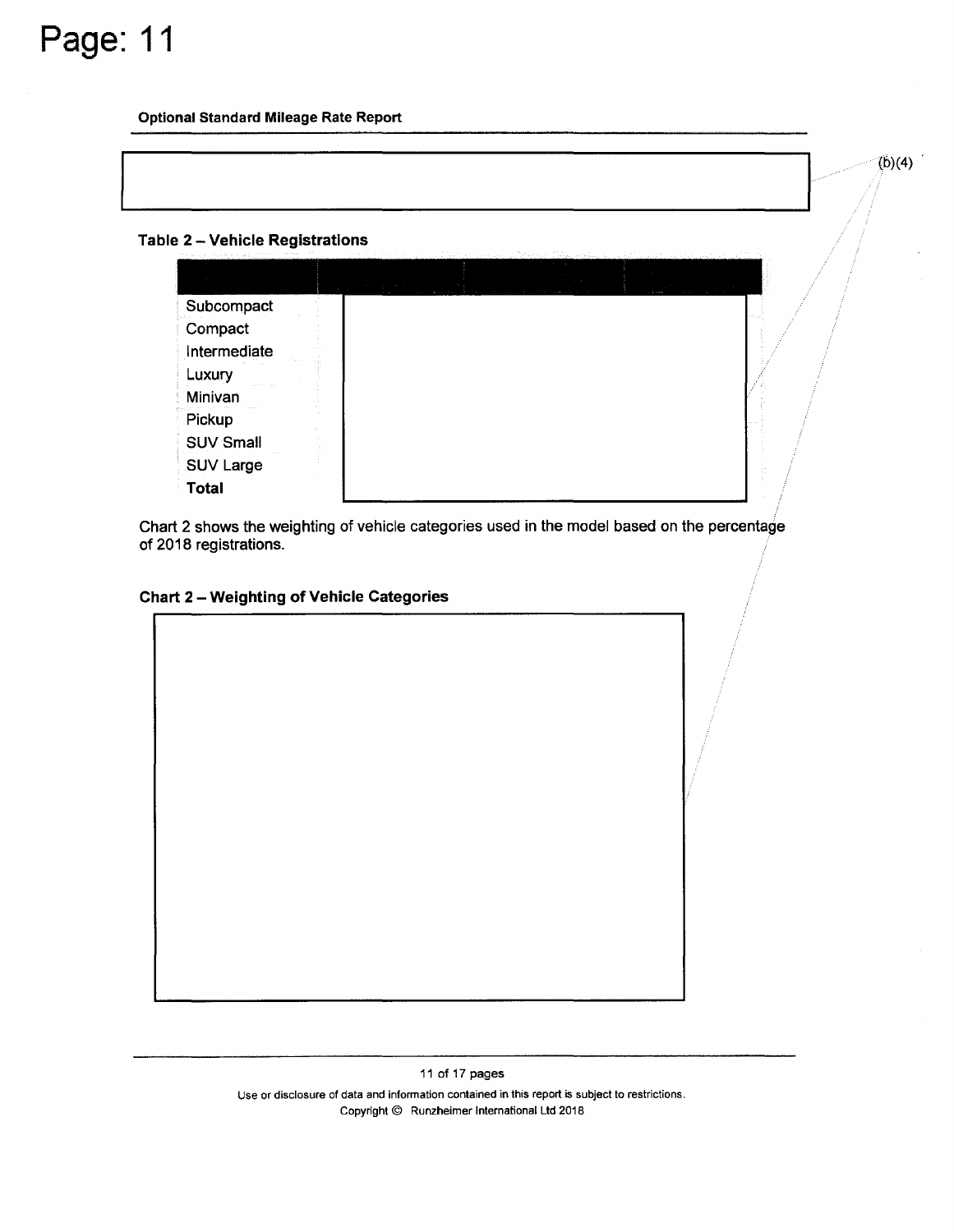## VEHICLE COMPONENT COSTS

In this section we show the cost figures resulting from our analysis. We also provide a summary of cost changes followed by detailed results for all cost components.

## **Summary**

Comparing vehicle cost results for the "composite" vehicle from 2017 and 2018, we find the following:

## **Table 3** - **Vehicle Cost Summary**

| Fuel<br>Maintenance                             |  |
|-------------------------------------------------|--|
| <b>Tires</b>                                    |  |
| Insurance                                       |  |
| Registration                                    |  |
| the state of the company<br>Annual Vehicle Cost |  |
| Total                                           |  |
| In Table 3 we see relatively                    |  |
|                                                 |  |

12 of 17 pages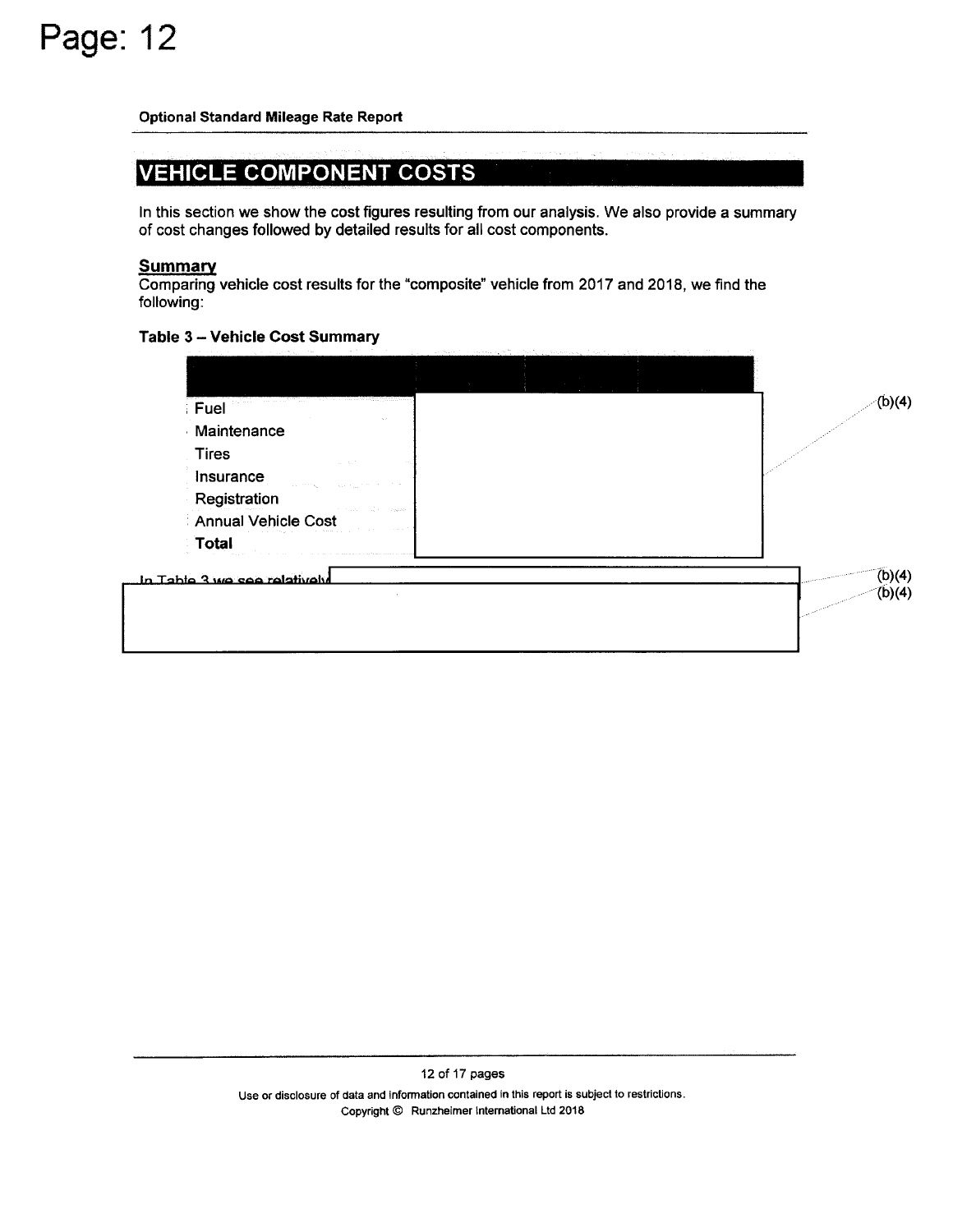| <b>Fuel</b><br><b>Fuel Prices</b>                                                                   |                                                                   |             |
|-----------------------------------------------------------------------------------------------------|-------------------------------------------------------------------|-------------|
| Average fuel prices increased to                                                                    | last year. Monthly fuel price                                     | (b)(4)      |
| differences range from a)                                                                           |                                                                   | The overall |
| result is an                                                                                        | throughout                                                        |             |
| our measurement timeframe. Fuel prices ranged from a low of                                         |                                                                   |             |
|                                                                                                     |                                                                   |             |
| Table 4 - Fuel Prices                                                                               |                                                                   |             |
|                                                                                                     |                                                                   |             |
| November                                                                                            | ¢<br>¢                                                            | (b)(4)      |
| December                                                                                            | ¢<br>¢                                                            |             |
| January                                                                                             | ¢<br>¢                                                            |             |
| February                                                                                            | ¢                                                                 |             |
| March                                                                                               | ¢                                                                 |             |
| April                                                                                               | ¢                                                                 |             |
| May                                                                                                 | ¢                                                                 |             |
| June<br>July                                                                                        | ¢<br>¢<br>¢<br>¢                                                  |             |
| August                                                                                              | ¢<br>¢                                                            |             |
| September                                                                                           | ¢<br>¢                                                            |             |
| October                                                                                             | ¢<br>¢                                                            |             |
| Average                                                                                             | Ć<br>¢                                                            |             |
|                                                                                                     |                                                                   |             |
| In the following chart we graphically depict fuel prices listed in Table 4 above. The tan bars plot |                                                                   |             |
| fuel prices<br>month period.                                                                        | The red data points display historic fuel prices for the prior 12 | (b)(4)      |
| <b>Chart 3 - Average Fuel Prices,</b>                                                               |                                                                   | (b)(4)      |
|                                                                                                     |                                                                   |             |
|                                                                                                     |                                                                   | (b)(4)      |
|                                                                                                     |                                                                   | (b)(4)      |
|                                                                                                     |                                                                   |             |
|                                                                                                     |                                                                   |             |
|                                                                                                     |                                                                   | (b)(4)      |
|                                                                                                     |                                                                   |             |
|                                                                                                     |                                                                   |             |
|                                                                                                     |                                                                   |             |
|                                                                                                     |                                                                   |             |
|                                                                                                     |                                                                   |             |
|                                                                                                     |                                                                   |             |
| Nov Dec Jan Feb Mar Apr May Jun Jul Aug Sep Oct                                                     |                                                                   |             |
|                                                                                                     |                                                                   | (b)(4)      |
|                                                                                                     |                                                                   |             |
|                                                                                                     |                                                                   |             |

13 of 17 pages

Use or disclosure of data and information contained in this report is subject to restrictions. Copyright © Runzheimer International Ltd 2018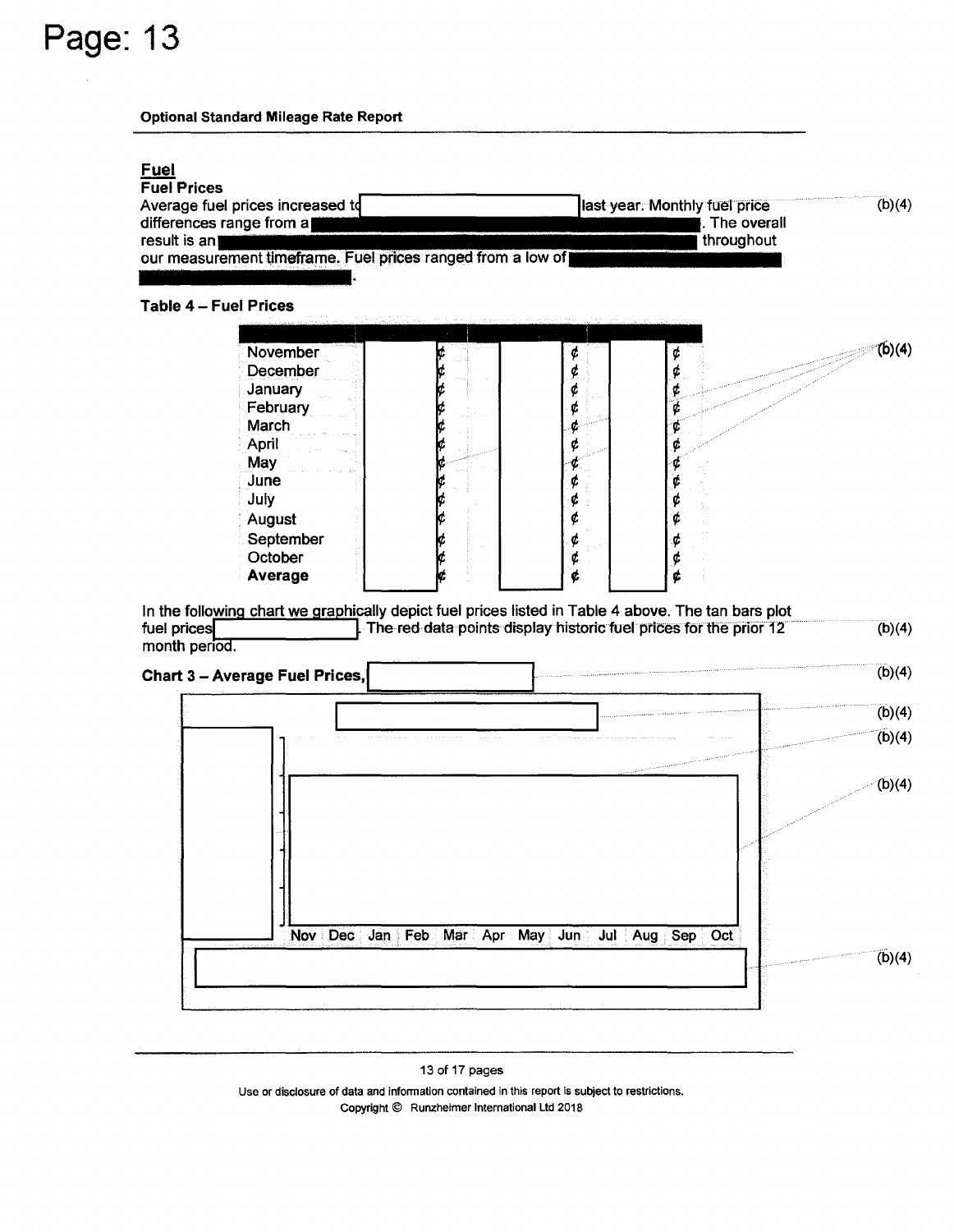## **Optional Standard Mileage Rate Report**

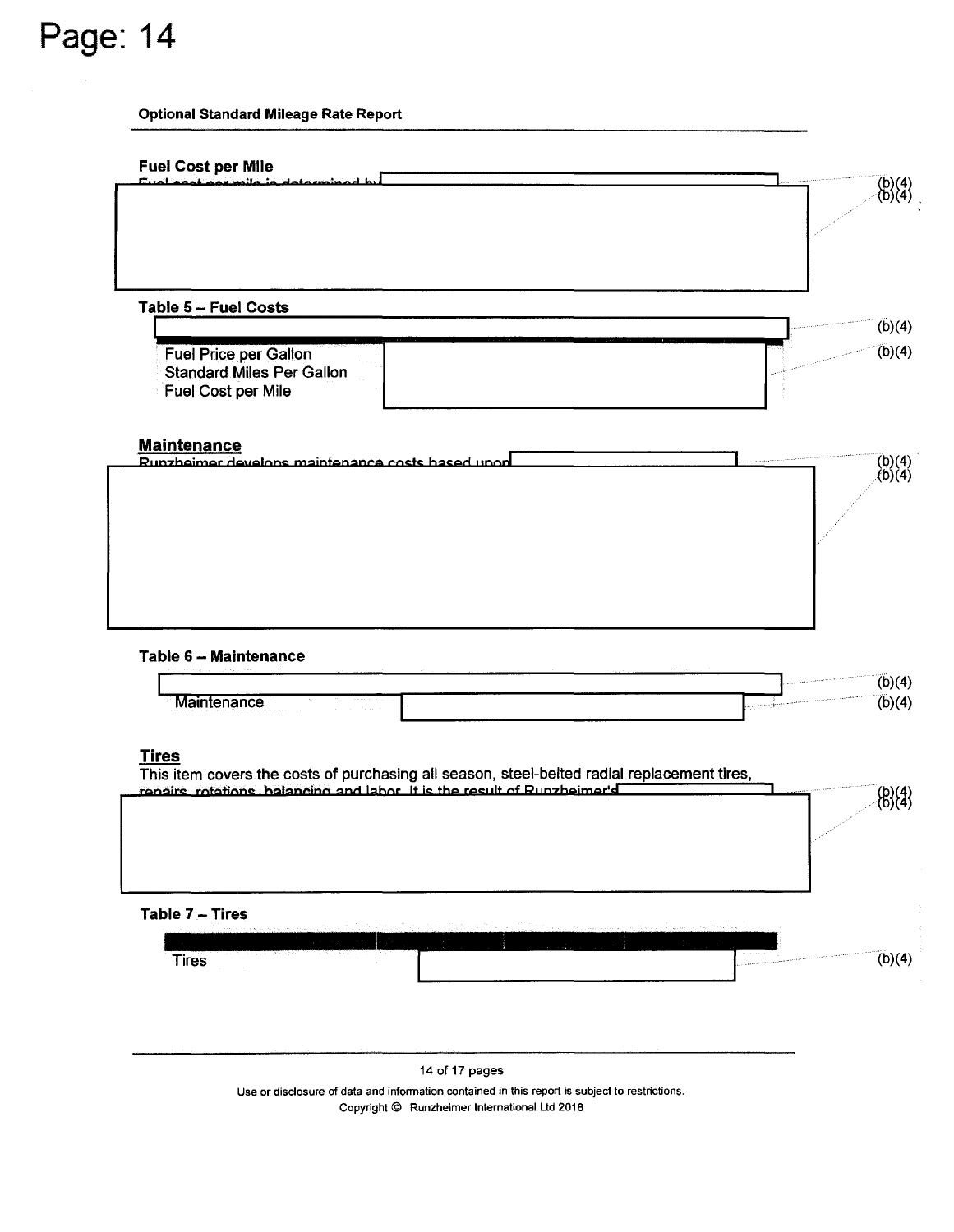#### **Optional Standard Mileage Rate Report**

## **Insurance** Dunzhoimor computes insurance costs for all States hased on rate information from  $\binom{b}{b}(4)$ **Table 8** - **Insurance**  Insurance  $(b)(4)$ **Registration**  This item covers average annual state registration, certificate of title and state inspection fees  $(b)(4)$ where applicable. Although the average per mile cost  $(b)(4)$ **Table 9** - **Registration**  Registration  $(b)(4)$

## **Annual Vehicle Cost**

The Annual Vehicle Cost component reflects depreciation - the average annual decrease in vehicle value from the time it was new until the end of the program retention cycle. Steps for the calculation of this cost component are:

|    | 1. The capitalized cost                                               | supported the continue of the continue of the continue of the continue of the continue of the continue of the continue of the continue of the continue of the continue of the continue of the continue of the continue of the                                                                                                                                                                                                                                                                     |  |
|----|-----------------------------------------------------------------------|---------------------------------------------------------------------------------------------------------------------------------------------------------------------------------------------------------------------------------------------------------------------------------------------------------------------------------------------------------------------------------------------------------------------------------------------------------------------------------------------------|--|
|    |                                                                       | surveyed the contract of the contract of the contract of the contract of the contract of the contract of the contract of the contract of the contract of the contract of the contract of the contract of the contract of the c                                                                                                                                                                                                                                                                    |  |
| 2. | Runzheimer projects the used car residual value                       |                                                                                                                                                                                                                                                                                                                                                                                                                                                                                                   |  |
|    |                                                                       |                                                                                                                                                                                                                                                                                                                                                                                                                                                                                                   |  |
|    | 3. The residual value is then subtracted from the final vehicle price |                                                                                                                                                                                                                                                                                                                                                                                                                                                                                                   |  |
|    |                                                                       |                                                                                                                                                                                                                                                                                                                                                                                                                                                                                                   |  |
|    | Lastly, the average annual depreciation amount is divided by          |                                                                                                                                                                                                                                                                                                                                                                                                                                                                                                   |  |
|    |                                                                       | $\label{eq:constr} \begin{array}{ll} \hline \end{array} \hspace{-0.25cm} \begin{array}{ll} \hline \end{array} \hspace{-0.25cm} \begin{array}{ll} \hline \end{array} \hspace{-0.25cm} \begin{array}{ll} \hline \end{array} \hspace{-0.25cm} \begin{array}{ll} \hline \end{array} \hspace{-0.25cm} \begin{array}{ll} \hline \end{array} \hspace{-0.25cm} \begin{array}{ll} \hline \end{array} \hspace{-0.25cm} \begin{array}{ll} \hline \end{array} \hspace{-0.25cm} \begin{array}{ll} \hline \end$ |  |

 $\binom{b}{b} \binom{4}{4}$ 

## **Vehicle Capital Cost**

Chart 4 displays the shift in composite vehicle capital costs used in our model since  $2003$  As the data show the canital cost

15 of 17 pages

Use or disclosure of data and information contained in this report is subject to restrictions. Copyright© Runzheimer International Ltd 2018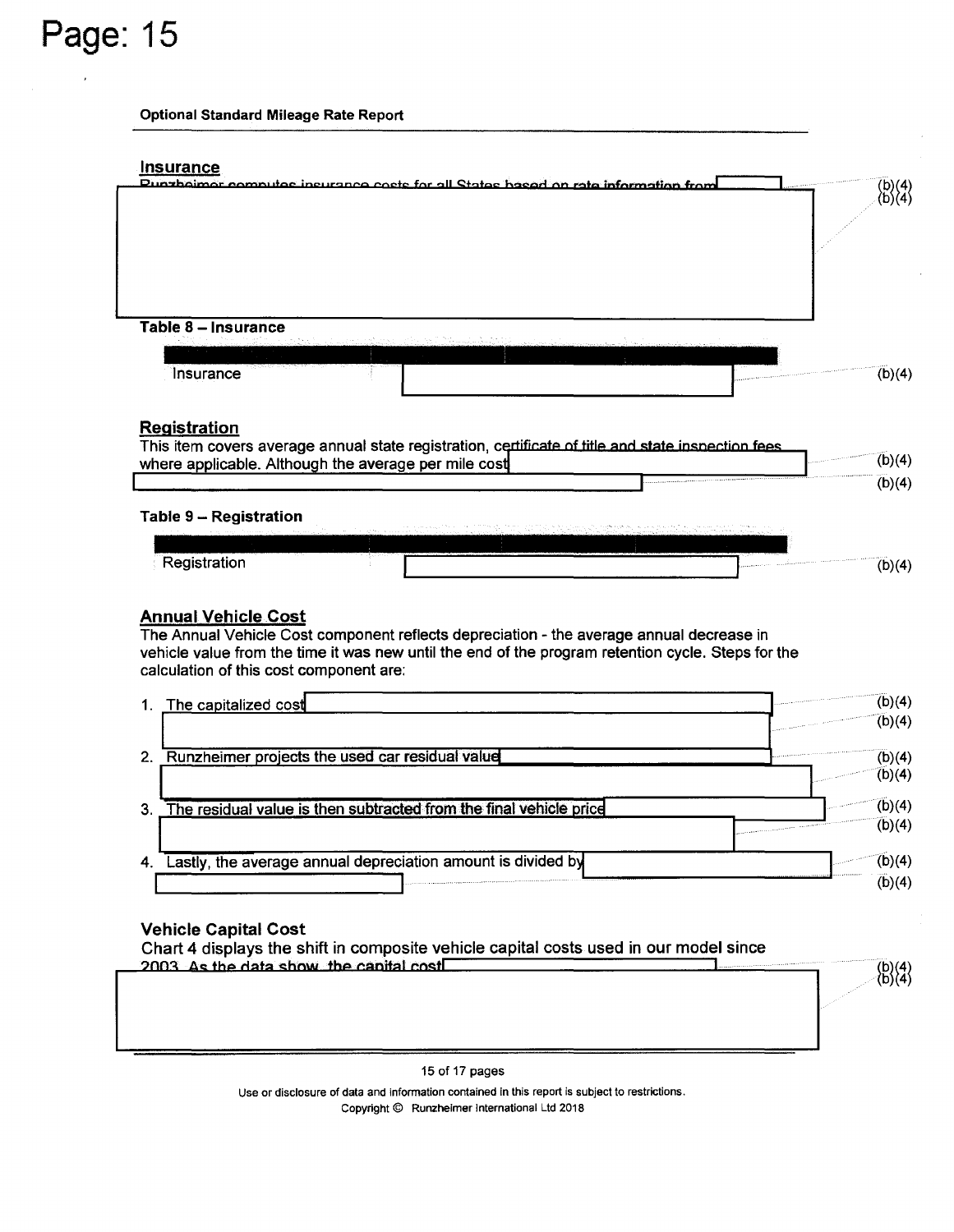





 $(b)(4)$ .

## **Annual Vehicle Cent per Mile Cost**

| Table 10 shows an              | the annual vehicle cost component from                                                                                                                                                                                                    | (b)(4)           |
|--------------------------------|-------------------------------------------------------------------------------------------------------------------------------------------------------------------------------------------------------------------------------------------|------------------|
|                                |                                                                                                                                                                                                                                           |                  |
|                                | The IRS maintains the requirement that residual values may not bel                                                                                                                                                                        | (b)(4)<br>(b)(4) |
|                                |                                                                                                                                                                                                                                           |                  |
|                                |                                                                                                                                                                                                                                           |                  |
| Table 10 - Annual Vehicle Cost | 1987 - 1998 - 1998 - 1998 - 1998 - 1998 - 1998 - 19 <del>88 - 1998 - 1998 - 1998 - 1998 - 1998 - 1998 - 1998 - 1998 - 1998 - 1998 - 1998 - 1998 - 1998 - 1998 - 1998 - 1998 - 1998 - 1998 - 1998 - 1998 - 1998 - 1998 - 1998 - 1998</del> |                  |



16 of 17 pages

Use or disclosure of data and information contained in this report is subject to restrictions. Copyright © Runzheimer International Ltd 2018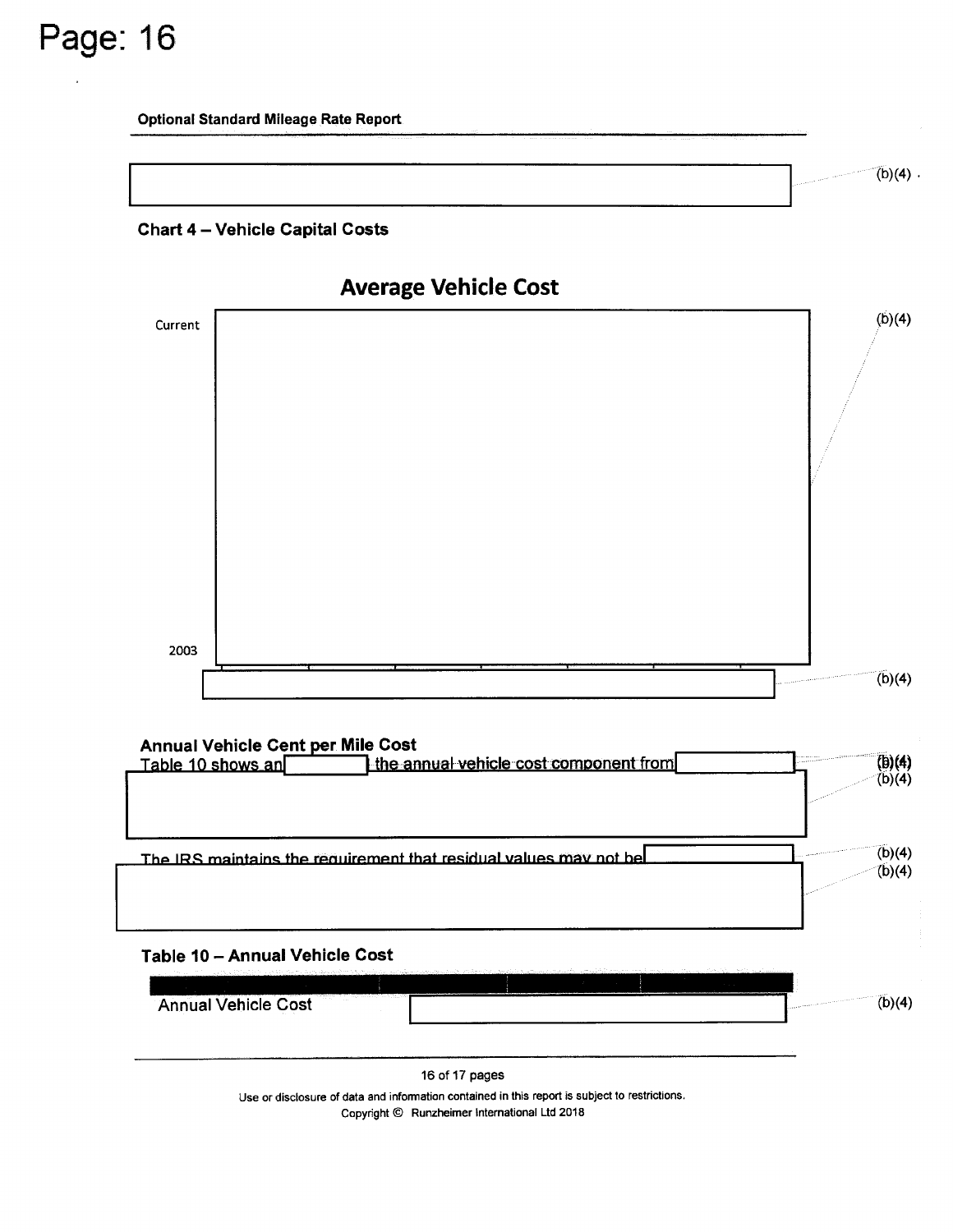## **RECOMMENDATION**

Runzheimer recommends that the Internal Revenue Service implement a business standard mileage rate of 58.0¢ per mile for the 2019 tax year rate, which is an increase of 3.5¢ from the 2018 tax year rate of 54.5¢ per mile published in January 2018.

> Use or disclosure of data and information contained in this report is subject to restrictions. Copyright© Runzheimer International Ltd 2018

17 of 17 pages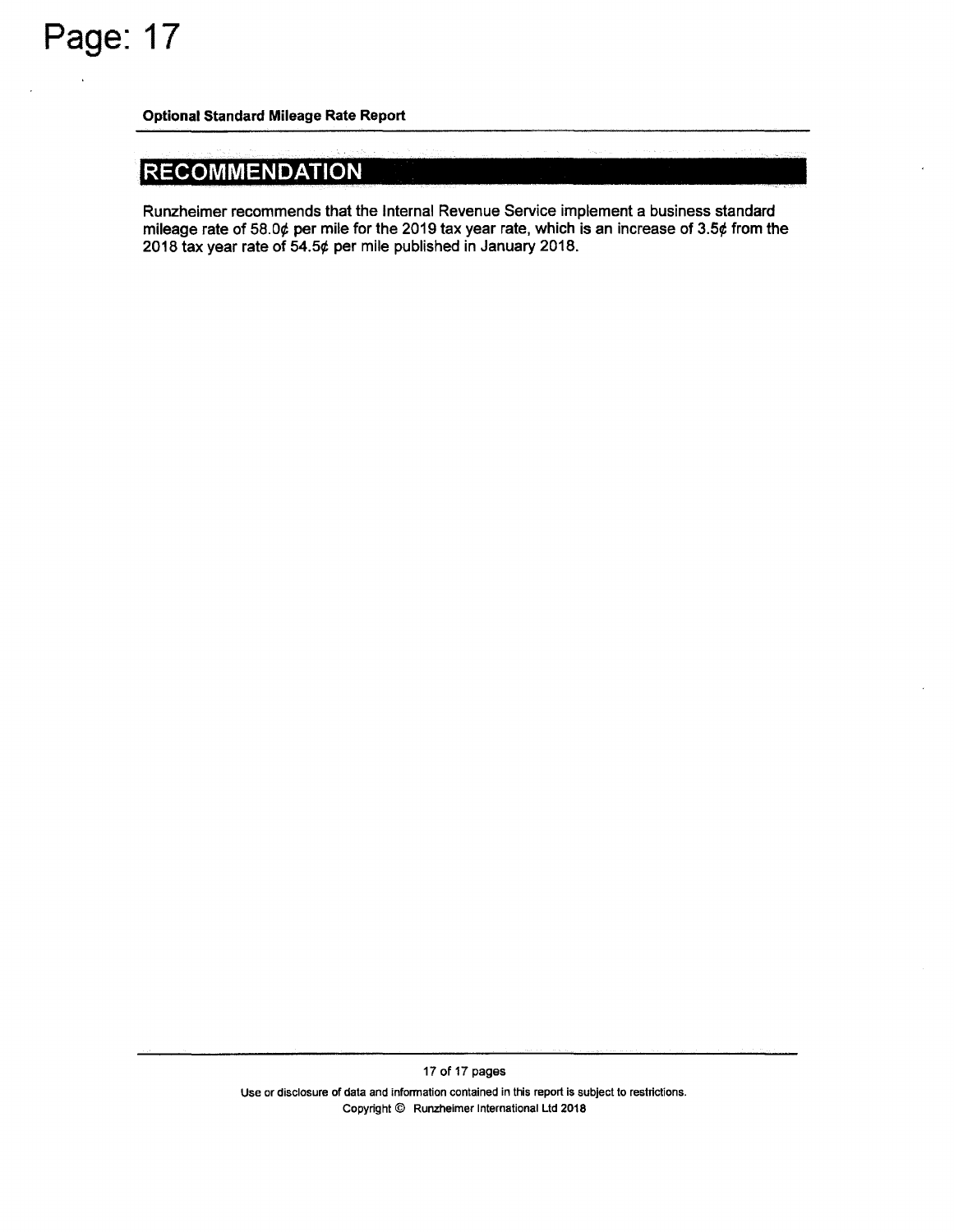**Optional Standard Mileage Rate Report**  Runzheimer International



Use or disclosure of data and information contained in this report is subject to restrictions. Copyright© Runzheimer International Ltd. 2018.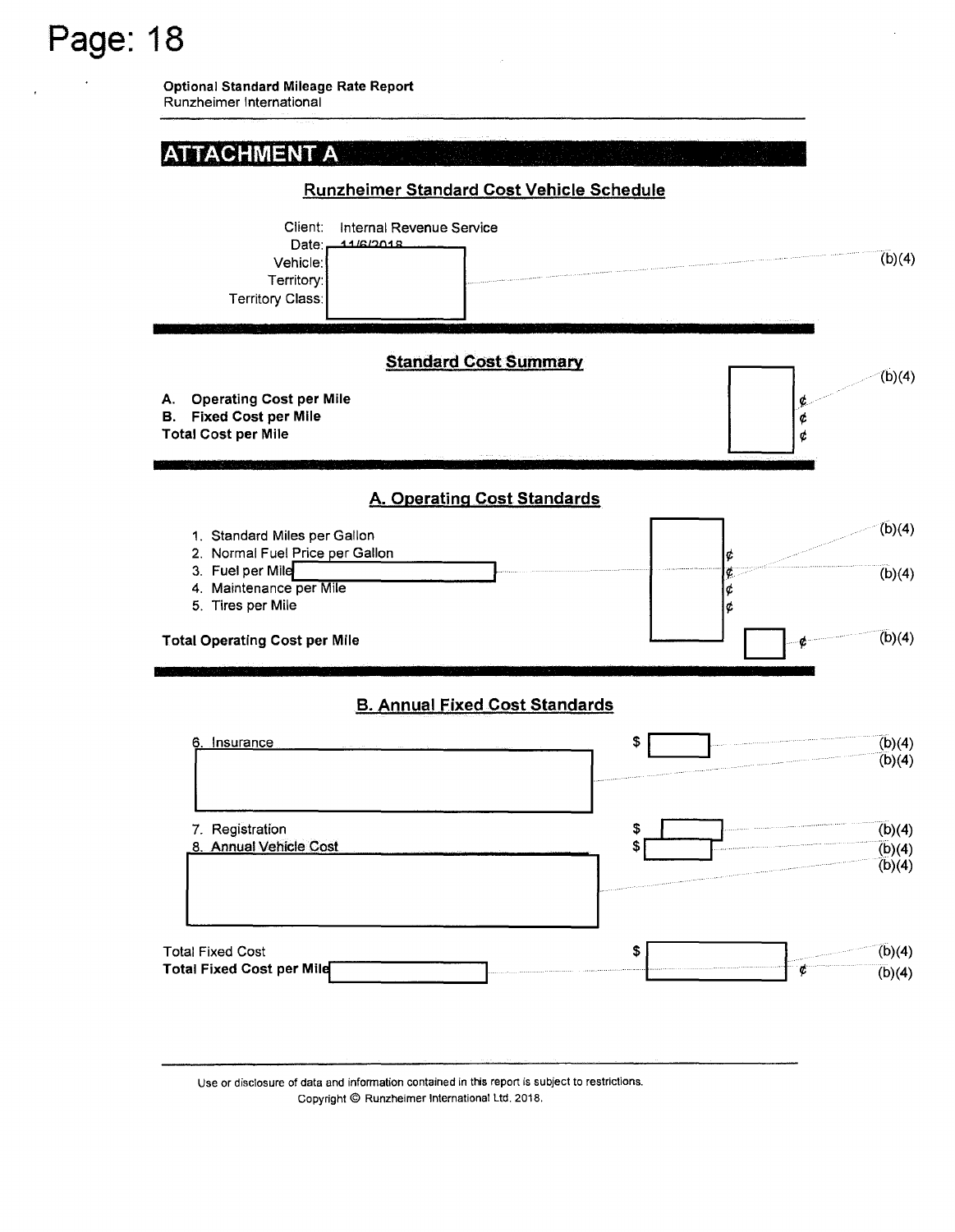**Optional Standard Mileage Rate Report**  Runzheimer International



Use or disclosure of data and information contained in this report is subject to restrictions. Copyright© Runzheimer International Ltd. 2018.